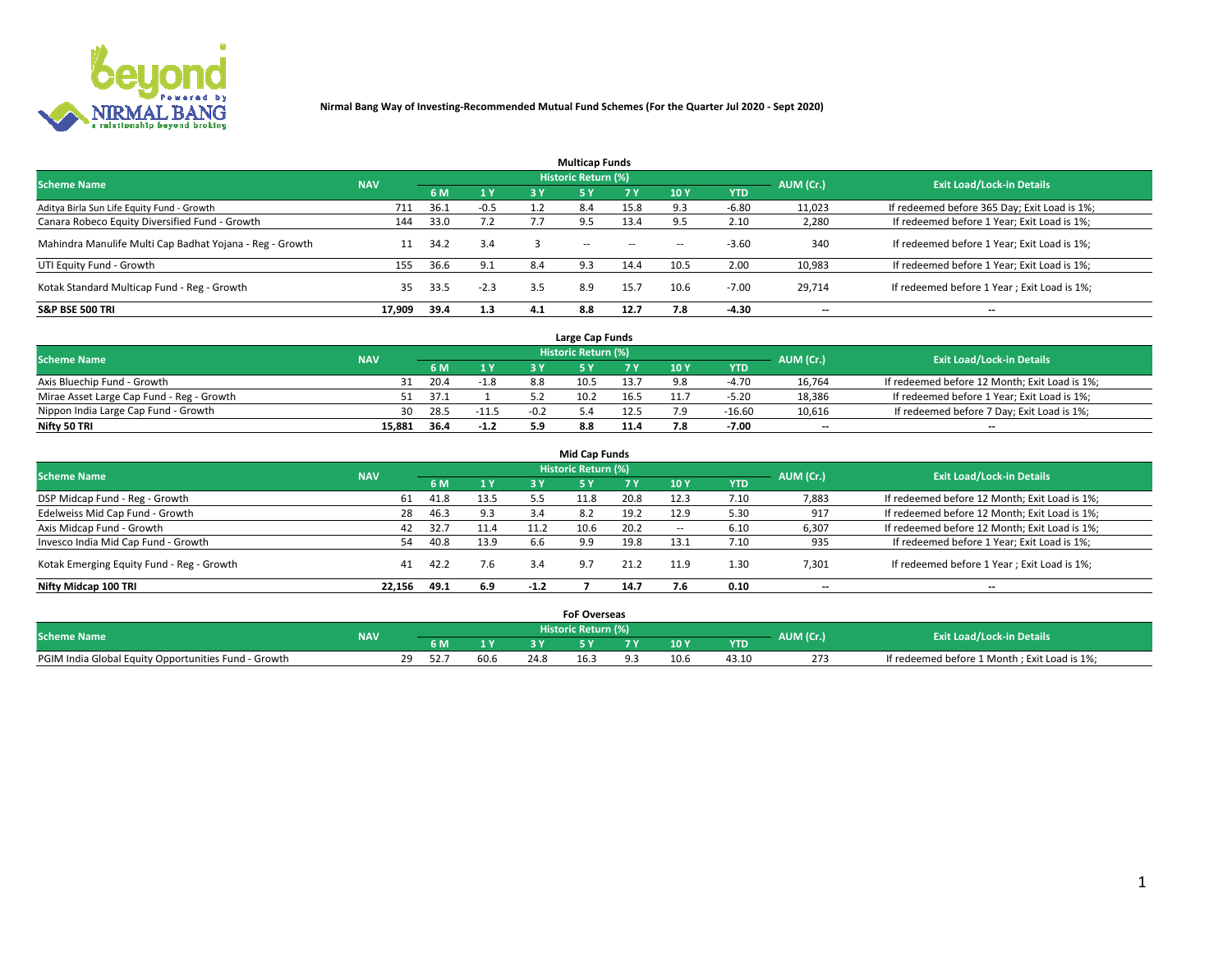

| Large & Midcap                                   |            |      |        |     |                     |      |      |            |                          |                                              |  |  |  |  |
|--------------------------------------------------|------------|------|--------|-----|---------------------|------|------|------------|--------------------------|----------------------------------------------|--|--|--|--|
| <b>Scheme Name</b>                               | <b>NAV</b> |      |        |     | Historic Return (%) |      |      |            | AUM (Cr.)                | <b>Exit Load/Lock-in Details</b>             |  |  |  |  |
|                                                  |            | 6 M  | 1 Y    | 3 Y |                     | 7 V  | 10Y  | <b>YTD</b> |                          |                                              |  |  |  |  |
| Mirae Asset Emerging Bluechip Fund - Growth      | 58         | 41.5 | 8.7    |     |                     | 24.6 | 17.8 | 0.60       | 11,316                   | If redeemed before 1 Year; Exit Load is 1%;  |  |  |  |  |
| Canara Robeco Emerging Equities - Growth         | 100        | 37.4 | 9.8    | 4.6 | 10.8                | 23.2 | 15.3 | 3.10       | 5,878                    | If redeemed before 1 Year; Exit Load is 1%;  |  |  |  |  |
| Principal Emerging Bluechip Fund - Growth        | 108        | 37.2 |        | 2.3 | 10.4                | 20.1 | 12.2 | 0.40       | 2,091                    | If redeemed before 365 Day; Exit Load is 1%; |  |  |  |  |
| Invesco India Growth Opportunities Fund - Growth | 35         | 34.0 | 0.9    | 5.3 |                     | 14.b | 10   | $-3.60$    | 2,831                    | If redeemed before 1 Year; Exit Load is 1%;  |  |  |  |  |
| Sundaram Large and Mid Cap Fund - Reg - Growth   | 34         | 34.8 | $-4.7$ |     | 8.7                 | 14.9 | 8.4  | $-8.80$    | 1,249                    | If redeemed before 365 Day; Exit Load is 1%; |  |  |  |  |
| NIFTY Large Midcap 250 TRI                       | 7.289      | 42.1 | 4.6    |     | 9.4                 | 15   |      | -1.70      | $\overline{\phantom{a}}$ | $- -$                                        |  |  |  |  |

|                                                     |            |      |        |     | <b>Focused Funds</b>       |      |        |            |                          |                                               |
|-----------------------------------------------------|------------|------|--------|-----|----------------------------|------|--------|------------|--------------------------|-----------------------------------------------|
| <b>Scheme Name</b>                                  | <b>NAV</b> |      |        |     | <b>Historic Return (%)</b> |      |        |            | AUM (Cr.)                | <b>Exit Load/Lock-in Details</b>              |
|                                                     |            | 6 M  | 1 Y    |     |                            |      | 10 Y   | <b>YTD</b> |                          |                                               |
| Axis Focused 25 Fund - Growth                       | 29         | 26.9 | $-0.8$ |     |                            | 14.6 | $\sim$ | $-5.30$    | 11.372                   | If redeemed before 12 Month; Exit Load is 1%; |
| ICICI Prudential Focused Equity Fund - Ret - Growth | 30         | 39.6 | 4.9    |     |                            |      |        | 4.20       | 800                      | If redeemed before 1 Year; Exit Load is 1%;   |
| SBI Focused Equity Fund - Growth                    | 143        | 22.9 | $-1.4$ | 6.4 | 9.8                        | 16.4 |        | $-6.70$    | 10,248                   | If redeemed before 1 Year; Exit Load is 1%;   |
| S&P BSE 500 TRI                                     | 17.909     | 39.4 | 1.3    |     |                            | 12.7 |        | -4.30      | $\overline{\phantom{a}}$ | $- -$                                         |

| <b>Small Cap Funds</b>       |            |      |        |                     |      |      |                 |            |           |                                             |  |  |
|------------------------------|------------|------|--------|---------------------|------|------|-----------------|------------|-----------|---------------------------------------------|--|--|
| <b>Scheme Name</b>           | <b>NAV</b> |      |        | Historic Return (%) |      |      |                 |            | AUM (Cr.) | <b>Exit Load/Lock-in Details</b>            |  |  |
|                              |            | 6 M  | 1 Y    |                     |      |      | 10 <sub>Y</sub> | <b>YTD</b> |           |                                             |  |  |
| HDFC Small Cap Fund - Growth | 38         | 50.5 | $-2.5$ | 0.0                 | 8.4  |      | 8.9             | $-1.00$    | 8,645     | If redeemed before 1 Year; Exit Load is 1%; |  |  |
| SBI Small Cap Fund - Growth  | 58         | 46.8 | 11.9   |                     | 13.7 |      | 16.8            | 9.10       | 5,039     | If redeemed before 1 Year; Exit Load is 1%; |  |  |
| Nifty Smallcap 100 TRI       | 7,237      | 68.4 | 5.5    | -7.4                |      | 12.6 | 4.3             | 1.00       | $- -$     | $- -$                                       |  |  |

| ELSS Schemes (Tax Saving u/s 80-C)           |            |      |        |                            |           |        |                          |            |                          |                                  |  |  |  |
|----------------------------------------------|------------|------|--------|----------------------------|-----------|--------|--------------------------|------------|--------------------------|----------------------------------|--|--|--|
| <b>Scheme Name</b>                           | <b>NAV</b> |      |        | <b>Historic Return (%)</b> |           |        |                          |            | AUM (Cr.)                | <b>Exit Load/Lock-in Details</b> |  |  |  |
|                                              |            | 6 M  | 1Y     | 3 Y                        | <b>5Y</b> | 7 Y    | 10 Y                     | <b>YTD</b> |                          |                                  |  |  |  |
| Aditya Birla Sun Life Tax Relief 96 - Growth | 32         | 32.0 | 4.3    |                            |           | 16.1   |                          | $-1.70$    | 11,001                   | Nil                              |  |  |  |
| Axis Long Term Equity Fund - Growth          | 46         | 22.6 | $-1.2$ | -6.1                       | 8.7       | 17.8   | 13.7                     | $-6.00$    | 21,905                   | Nil                              |  |  |  |
| Canara Robeco Equity Tax Saver Fund - Growth | 73         | 38.1 | 10.7   | 9.4                        | 10.3      | 14.6   | 10.1                     | 6.00       | 1,122                    | Nil                              |  |  |  |
| Invesco India Tax Plan - Growth              | 53         | 35.0 | 4.1    | 5.9                        | 8.7       | 16.1   | 10.9                     | $-1.10$    | 1,113                    | Nil                              |  |  |  |
| Mirae Asset Tax Saver Fund - Reg - Growth    | 19         | 43.5 | 7.1    |                            | $- -$     | $\sim$ | $\overline{\phantom{a}}$ | $-0.40$    | 4,181                    | Nil                              |  |  |  |
| S&P BSE 200 TRI                              | 5,774      | 38.0 | 0.7    |                            |           | 12.6   |                          | $-5.00$    | $\overline{\phantom{a}}$ | $- -$                            |  |  |  |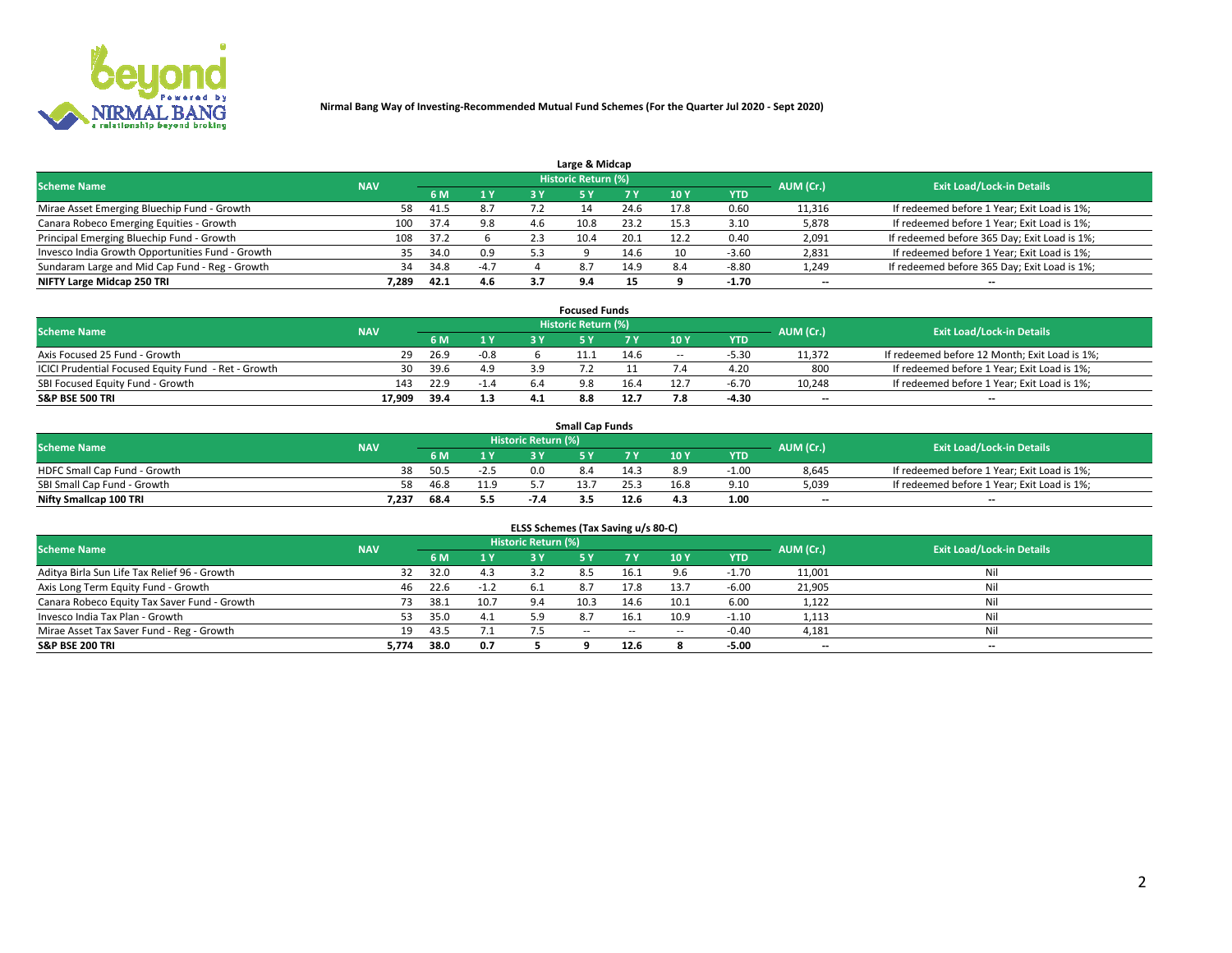

|                                                        |            |            |     |                            | <b>Solution Oriented</b> |      |                          |            |                          |                                                                     |
|--------------------------------------------------------|------------|------------|-----|----------------------------|--------------------------|------|--------------------------|------------|--------------------------|---------------------------------------------------------------------|
| <b>Scheme Name</b>                                     | <b>NAV</b> |            |     | <b>Historic Return (%)</b> |                          |      |                          |            | AUM (Cr.)                | <b>Exit Load/Lock-in Details</b>                                    |
|                                                        |            | <b>6 M</b> | 1 Y | 3 Y                        |                          |      | 10Y                      | <b>YTD</b> |                          |                                                                     |
|                                                        |            |            |     |                            |                          |      |                          |            |                          | If redeemed before 1 Year; Exit Load is 3%; If redeemed bet. 1 Year |
| <b>HDFC Childrens Gift Fund</b>                        | 126        | 31.4       | 3.9 | 5.3                        |                          |      | 11.7                     | 0.80       | 3.363                    | to 2 Year; Exit Load is 2%; If redeemed bet. 2 Year to 3 Year; Exit |
|                                                        |            |            |     |                            |                          |      |                          |            |                          | Load is 1%;                                                         |
| Tata Retirement Savings Fund - Moderate Plan - Reg     | 32         | 30.5       | 5.6 | 4.5                        | 9.8                      |      |                          | 1.40       | 1,155                    | If redeemed before 61 Month; Exit Load is 1%;                       |
| Tata Retirement Savings Fund - Progressive Plan - Reg  | 31         | 35.3       |     | 4.4                        | 10.8                     | 15.8 | $\overline{\phantom{a}}$ | $-0.50$    | 793                      | If redeemed before 61 Month; Exit Load is 1%;                       |
| Tata Retirement Savings Fund - Reg - Conservative Plan | 22         | 12.2       |     | 5.5                        |                          | 9.9  | --                       | 5.50       | 144                      | If redeemed before 61 Month; Exit Load is 1%;                       |
| S&P BSE 200 TRI                                        | 5,774      | 38.0       | 0.7 |                            |                          | 12.6 |                          | $-5.00$    | $\overline{\phantom{a}}$ | $- -$                                                               |

|                                                    |            |      |        |                            | <b>Index Fund</b> |      |      |            |                          |                                               |
|----------------------------------------------------|------------|------|--------|----------------------------|-------------------|------|------|------------|--------------------------|-----------------------------------------------|
| <b>Scheme Name</b>                                 | <b>NAV</b> |      |        | <b>Historic Return (%)</b> |                   |      |      |            | AUM (Cr.)                | <b>Exit Load/Lock-in Details</b>              |
|                                                    |            | 6 M  | 1Y     | 2 V                        |                   |      | 10 Y | <b>YTD</b> |                          |                                               |
| HDFC Index Fund-NIFTY 50 Plan                      | 103        | 35.9 | $-2.1$ |                            |                   | 10.9 |      | -7.70      | 1,858                    | If redeemed before 3 Day; Exit Load is 0.25%; |
| ICICI Prudential Nifty Next 50 Index Fund - Growth | 24         | 32.4 | $-2.8$ | -0.9                       |                   | 13.2 |      | $-5.40$    | 783                      | Nil                                           |
| UTI Nifty Index Fund - Growth                      | 74         | 36.2 | $-1.7$ |                            |                   | 10.9 |      | $-7.50$    | 2.718                    | Nil                                           |
| Nifty 50 TRI                                       | 15.881     | 36.4 | $-1.2$ |                            | 8.8               | 11.4 |      | $-7.00$    | $\overline{\phantom{a}}$ | $- -$                                         |

|                                       |            |      |     |                            | <b>Contra/Value Fund</b> |      |     |            |                          |                                             |
|---------------------------------------|------------|------|-----|----------------------------|--------------------------|------|-----|------------|--------------------------|---------------------------------------------|
| <b>Scheme Name</b>                    | <b>NAV</b> |      |     | <b>Historic Return (%)</b> |                          |      |     |            | AUM (Cr.)                | <b>Exit Load/Lock-in Details</b>            |
|                                       |            |      | 1 V |                            |                          | 7 V  | 10Y | <b>YTD</b> |                          |                                             |
| Invesco India Contra Fund - Growth    | 49.        | 38.8 | 4.8 |                            | 10.3                     | 18.5 |     | -0.10      | 5,019                    | If redeemed before 1 Year; Exit Load is 1%; |
| UTI Value Opportunities Fund - Growth | 62         | 36.8 |     |                            |                          | 10.4 |     | $-3.8C$    | 4,406                    | If redeemed before 1 Year; Exit Load is 1%; |
| <b>S&amp;P BSE 500 TRI</b>            | 17.909     | 39.4 | 1.3 |                            |                          | 12.7 |     | -4.30      | $\overline{\phantom{a}}$ | $- -$                                       |

| Sector/Thematic                                                           |            |      |         |                     |            |            |                          |            |                          |                                               |  |  |  |
|---------------------------------------------------------------------------|------------|------|---------|---------------------|------------|------------|--------------------------|------------|--------------------------|-----------------------------------------------|--|--|--|
| <b>Scheme Name</b>                                                        | <b>NAV</b> |      |         | Historic Return (%) |            |            |                          |            | AUM (Cr.)                | <b>Exit Load/Lock-in Details</b>              |  |  |  |
|                                                                           |            | 6 M  | 1 Y     | 3 Y                 | <b>5Y</b>  | <b>7 Y</b> | 10Y                      | <b>YTD</b> |                          |                                               |  |  |  |
| Canara Robeco Consumer Trends Fund - Reg - Growth                         | 42         | 29.9 | 3.6     | 7.3                 | 11.1       | 16.7       | 11.3                     | $-0.30$    | 398                      | If redeemed before 1 Year; Exit Load is 1%;   |  |  |  |
| Mirae Asset Great Consumer Fund - Growth                                  | 35         | 31.3 | $-0.7$  | -6.1                |            | 14.7       | $\overline{\phantom{a}}$ | $-5.00$    | 1,013                    | If redeemed before 1 Year; Exit Load is 1%;   |  |  |  |
| <b>ICICI Prudential Technology Fund - Growth</b>                          | 81         | 79.2 | 36.1    | 25.8                | 13.9       | 18.2       | 16.7                     | 39.70      | 545                      | If redeemed before 15 Day; Exit Load is 1%;   |  |  |  |
| Nippon India Pharma Fund - Growth                                         | 225        | 61.1 | 60      | 20.3                | 8.1        | 17.4       | 15.4                     | 47.60      | 3,653                    | If redeemed before 1 Month; Exit Load is 1%;  |  |  |  |
| BNP Paribas India Consumption Fund - Reg - Growth                         |            | 22.0 | 3.8     | $\sim$ $\sim$       | $\sim$ $-$ | $\sim$     | $\overline{\phantom{a}}$ | $-1.20$    | 558                      | If redeemed before 12 Month; Exit Load is 1%; |  |  |  |
| ICICI Prudential Banking and Financial Services Fund - Retail -<br>Growth | 49         | 24.2 | $-22.2$ | $-5.4$              | 6.3        | 15.2       | 9.4                      | $-29.20$   | 2,836                    | If redeemed before 15 Day; Exit Load is 1%;   |  |  |  |
| <b>S&amp;P BSE 500 TRI</b>                                                | 17.909     | 39.4 | 1.3     | 4.1                 | 8.8        | 12.7       | 7.8                      | $-4.30$    | $\overline{\phantom{a}}$ | --                                            |  |  |  |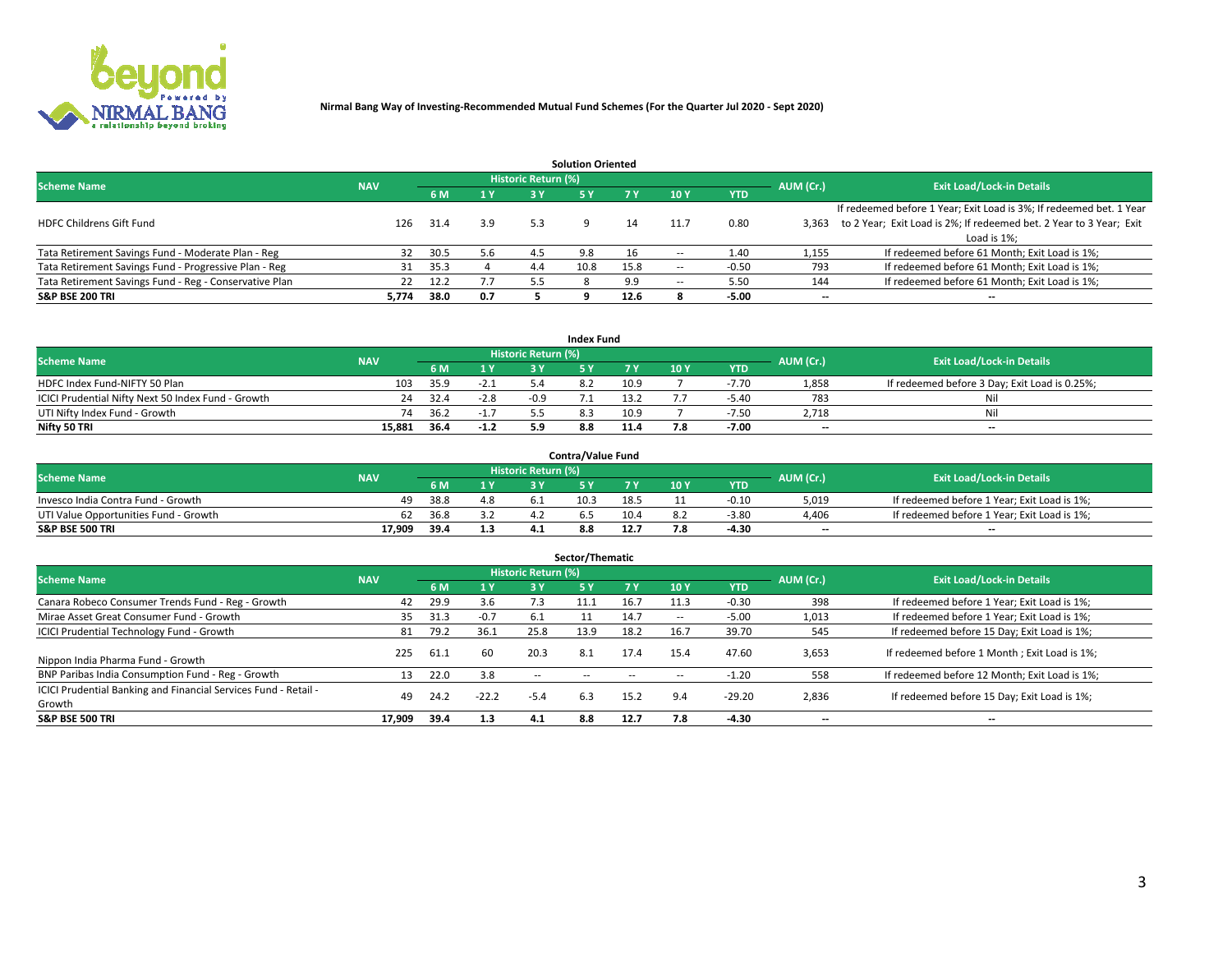

| <b>Dynamic Asset Allocation Funds</b>                   |            |      |        |                            |     |        |      |              |                          |                                                 |  |  |  |  |
|---------------------------------------------------------|------------|------|--------|----------------------------|-----|--------|------|--------------|--------------------------|-------------------------------------------------|--|--|--|--|
| <b>Scheme Name</b>                                      | <b>NAV</b> |      |        | <b>Historic Return (%)</b> |     |        |      |              | AUM (Cr.)                | <b>Exit Load/Lock-in Details</b>                |  |  |  |  |
|                                                         |            | 6 M  | 1 Y    | 3 Y                        |     |        | 10Y  | <b>YTD</b>   |                          |                                                 |  |  |  |  |
| ICICI Prudential Balanced Advantage Fund - Reg - Growth | 38         | 26.8 | 3.6    | 5.8                        |     | 11.8   | 10.5 | $-0.80$      | 26,638                   | If redeemed before 1 Year; Exit Load is 1%;     |  |  |  |  |
| Invesco India Dynamic Equity Fund - Growth              | 30         | 21.5 | 0.9    |                            | 6.4 | 11.1   | 8.2  | -1.60        | 744                      | If redeemed before 3 Month; Exit Load is 0.25%; |  |  |  |  |
| Nippon India Balanced Advantage Fund - Growth           | 93         | 20.0 | 1.6    | 4.Z                        |     |        |      | $\cdot 1.50$ | 2,905                    | If redeemed before 12 Month; Exit Load is 1%;   |  |  |  |  |
| SBI Dynamic Asset Allocation Fund - Reg - Growth        |            | 16.3 | $-0.9$ | 3.9                        | 6.4 | $\sim$ | --   | -4.70        | 594                      | If redeemed before 12 Month; Exit Load is 1%;   |  |  |  |  |
| NIFTY 50 Hybrid Composite Debt 65:35 Index              | 10.561     | 22.0 | 4.5    | 7.5                        | 9.3 |        | 8.4  | 0.0          | $\overline{\phantom{a}}$ | $- -$                                           |  |  |  |  |

| <b>Hybrid Aggressive</b>                        |                                                                      |      |        |    |     |        |                          |            |                          |                                               |  |  |  |  |
|-------------------------------------------------|----------------------------------------------------------------------|------|--------|----|-----|--------|--------------------------|------------|--------------------------|-----------------------------------------------|--|--|--|--|
|                                                 | Historic Return (%)<br><b>Scheme Name</b><br>AUM (Cr.)<br><b>NAV</b> |      |        |    |     |        |                          |            |                          |                                               |  |  |  |  |
|                                                 |                                                                      | 6 M  | 1 Y    | RУ |     |        | 10Y                      | <b>YTD</b> |                          | <b>Exit Load/Lock-in Details</b>              |  |  |  |  |
| Canara Robeco Equity Hybrid Fund - Growth       | 173                                                                  | 24.1 |        |    |     | 14.5   | 10.5                     | 3.10       | 3,351                    | If redeemed before 1 Year; Exit Load is 1%;   |  |  |  |  |
| SBI Equity Hybrid Fund - Growth                 | 139                                                                  | 19.6 | $-0.9$ |    |     |        |                          | $-4.90$    | 31,993                   | If redeemed before 12 Month; Exit Load is 1%; |  |  |  |  |
| Mirae Asset Hybrid - Equity Fund - Reg - Growth | 15.                                                                  | 27.1 | 3.3    |    | 9.6 | $\sim$ | $\overline{\phantom{a}}$ | $-2.70$    | 3,749                    | If redeemed before 1 Year; Exit Load is 1%;   |  |  |  |  |
| ICICI Prudential Equity & Debt Fund - Growth    | 126                                                                  | 22.2 | $-4.1$ |    |     |        | 10.5                     | $-10.00$   | 17,535                   | If redeemed before 1 Year; Exit Load is 1%;   |  |  |  |  |
| NIFTY 50 Hybrid Composite Debt 65:35 Index      | 10.561                                                               | 22.0 | 4.5    |    |     |        |                          | 0.0        | $\overline{\phantom{a}}$ | $- -$                                         |  |  |  |  |

| <b>Arbitrage Fund</b>                      |            |    |     |     |                     |  |        |        |            |           |                                                 |  |  |  |
|--------------------------------------------|------------|----|-----|-----|---------------------|--|--------|--------|------------|-----------|-------------------------------------------------|--|--|--|
| <b>Scheme Name</b>                         | <b>NAV</b> |    |     |     | Historic Return (%) |  |        |        |            | AUM (Cr.) | <b>Exit Load/Lock-in Details</b>                |  |  |  |
|                                            |            |    | LΜ  | 3 M | <b>6M</b>           |  |        |        | <b>YTD</b> |           |                                                 |  |  |  |
| IDFC Arbitrage Fund - Reg - Growth         |            | 25 | 3.0 | 1.9 |                     |  |        |        | 3.80       | 7,341     | If redeemed before 1 Month; Exit Load is 0.25%; |  |  |  |
| Kotak Equity Arbitrage Fund - Reg - Growth |            | 29 | 4.0 | 2.3 |                     |  |        |        | 4.50       | 15,000    | If redeemed before 30 Day; Exit Load is 0.25%;  |  |  |  |
| Tata Arbitrage Fund - Reg - Growth         |            |    |     |     |                     |  | $\sim$ | $\sim$ | 5.20       | 2,050     | If redeemed before 30 Day; Exit Load is 0.25%;  |  |  |  |
| Nippon India Arbitrage Fund - Growth       |            |    |     |     |                     |  |        |        | 4.50       | 7,384     | If redeemed before 1 Month; Exit Load is 0.25%; |  |  |  |

| Overnight Fund                                      |            |     |     |                            |     |     |            |                 |                          |                                  |  |  |  |
|-----------------------------------------------------|------------|-----|-----|----------------------------|-----|-----|------------|-----------------|--------------------------|----------------------------------|--|--|--|
| <b>Scheme Name</b>                                  | <b>NAV</b> |     |     | <b>Historic Return (%)</b> |     |     | <b>YTM</b> | Avg             | AUM (Cr.)                | <b>Exit Load/Lock-in Details</b> |  |  |  |
|                                                     |            | 1W  | 2 W | 1 M                        | : M | 1 Y |            | <b>Maturity</b> |                          |                                  |  |  |  |
| Aditya Birla Sun Life Overnight Fund - Reg - Growth | 1,094      |     | 3.1 |                            | 2.9 |     | 3.05       | 0.00            | 7,592                    | Nil                              |  |  |  |
| HDFC Overnight Fund - Growth                        | 2,997      |     |     |                            | 2.9 |     | 3.02       | 0.00            | 11,845                   | Nil                              |  |  |  |
| ICICI Prudential Overnight Fund - Reg - Growth      | 109        | 3.0 |     |                            |     |     | 3.05       |                 | 8,246                    | Nil                              |  |  |  |
| Nippon India Overnight Fund - Reg - Growth          | 109        | 3.0 |     |                            |     |     | 3.03       | 0.00            | 3,980                    | Nil                              |  |  |  |
| Kotak Overnight Fund - Reg - Growth                 | 1,080      |     | 3.1 |                            |     |     | 3.03       |                 | 5,169                    | Nil                              |  |  |  |
| <b>CRISIL Liquid Fund Index</b>                     | $- -$      | 3.8 | 3.8 | 3.8                        | 3.9 |     | --         | $- -$           | $\overline{\phantom{a}}$ | $- -$                            |  |  |  |

### **Overnight Fund**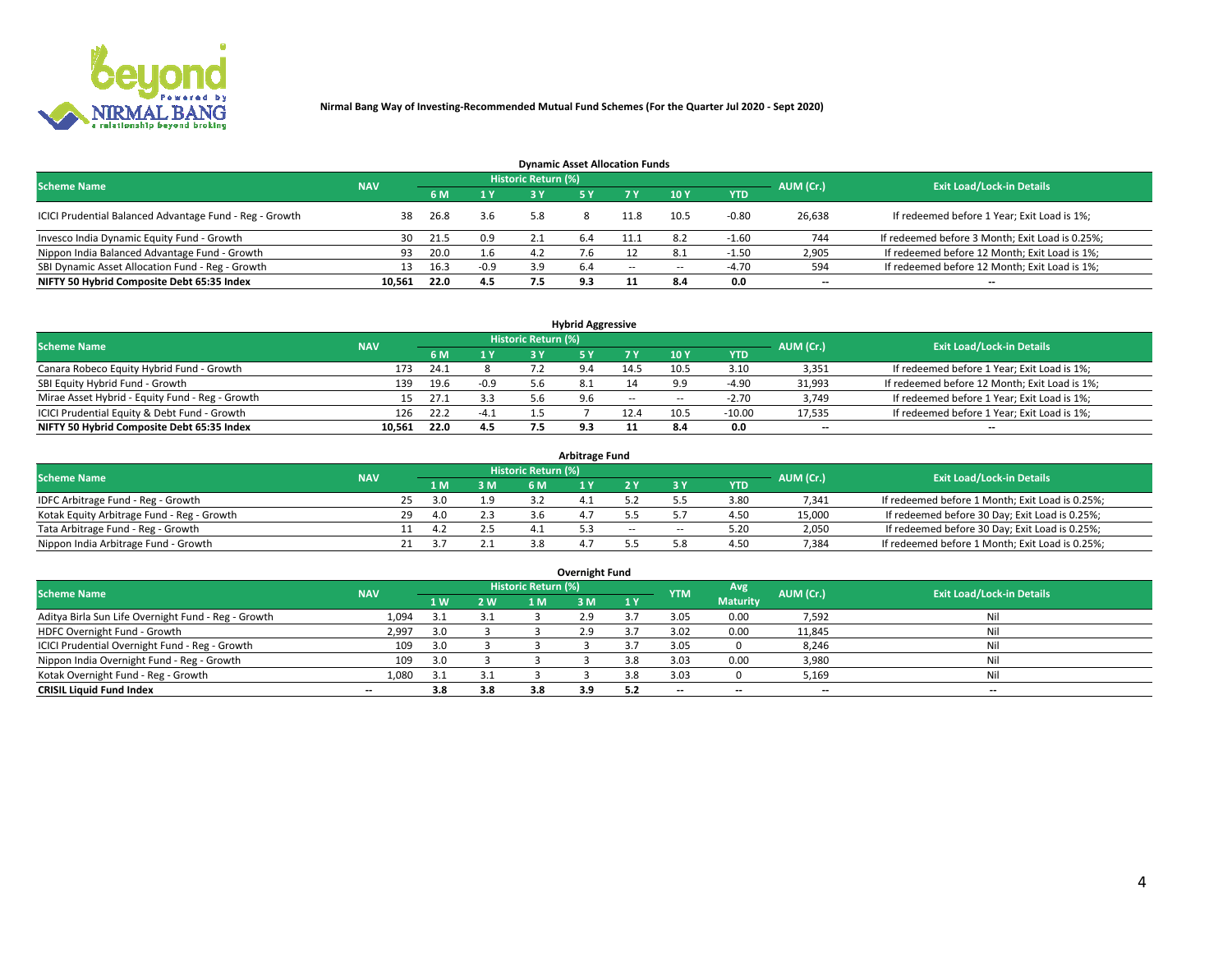

| <b>Liquid Funds</b>                              |            |                |     |                            |     |     |                          |                 |           |                                  |  |  |  |  |
|--------------------------------------------------|------------|----------------|-----|----------------------------|-----|-----|--------------------------|-----------------|-----------|----------------------------------|--|--|--|--|
| <b>Scheme Name</b>                               | <b>NAV</b> |                |     | <b>Historic Return (%)</b> |     |     | <b>YTM</b>               | Avg             | AUM (Cr.) | <b>Exit Load/Lock-in Details</b> |  |  |  |  |
|                                                  |            | 1 <sub>W</sub> | 2 W |                            | sм  | 1Y  |                          | <b>Maturity</b> |           |                                  |  |  |  |  |
| Aditya Birla Sun Life Liquid Fund - Reg - Growth | 324        |                | 3.2 |                            |     | 4 Q |                          | 0.12            | 39,810    | *Ref Footnote                    |  |  |  |  |
| ICICI Prudential Liquid Fund - Reg - Growth      | 298        | 3.3            | 3.2 |                            |     | 4.9 | 3.36                     | 0.11            | 54,052    | *Ref Footnote                    |  |  |  |  |
| Kotak Liquid Fund - Reg - Growth                 | 4,078      | 3.3            | 3.2 |                            |     |     | 3.32                     | 0.10            | 31,752    | *Ref Footnote                    |  |  |  |  |
| Nippon India Liquid Fund - Growth                | 4,921      |                | 3.3 |                            |     | 4.9 | 3.31                     | 0.12            | 26,900    | *Ref Footnote                    |  |  |  |  |
| Mahindra Manulife Liquid Fund - Reg - Growth     | 1,308      | 3.3            | 3.2 |                            |     | 4.9 |                          | 0.09            | 2,138     | *Ref Footnote                    |  |  |  |  |
| <b>CRISIL Liquid Fund Index</b>                  | $- -$      | 3.8            | 3.8 | 3.8                        | 3.9 | 5.2 | $\overline{\phantom{a}}$ | --              | --        | $\overline{\phantom{m}}$         |  |  |  |  |

| <b>Ultra Short Fund</b>                      |            |     |     |                            |    |        |            |                 |           |                                  |  |  |  |  |
|----------------------------------------------|------------|-----|-----|----------------------------|----|--------|------------|-----------------|-----------|----------------------------------|--|--|--|--|
| <b>Scheme Name</b>                           | <b>NAV</b> |     |     | <b>Historic Return (%)</b> |    |        | <b>YTM</b> | Avg             | AUM (Cr.) | <b>Exit Load/Lock-in Details</b> |  |  |  |  |
|                                              |            |     | 3 M | 6 M.                       |    | 3 Y    |            | <b>Maturity</b> |           |                                  |  |  |  |  |
| HDFC Ultra Short Term Fund - Reg - Growth    |            | 4.5 |     |                            | ה. | $\sim$ | 4.38       | 0.51            | 11,891    | Nil                              |  |  |  |  |
| L&T Ultra Short Term Fund - Growth           | 34.        |     |     |                            |    |        |            | 0.37            | 2.045     | Ni                               |  |  |  |  |
| <b>NIFTY Ultra Short Duration Debt Index</b> | 4,178      | 3.4 | 4.1 |                            |    |        | $-$        | $- -$           | $- -$     | $-$                              |  |  |  |  |

| <b>Monev Market Fund</b>                                |                          |     |     |                     |  |           |            |                 |           |                                  |  |  |  |  |
|---------------------------------------------------------|--------------------------|-----|-----|---------------------|--|-----------|------------|-----------------|-----------|----------------------------------|--|--|--|--|
| <b>Scheme Name</b>                                      | <b>NAV</b>               |     |     | Historic Return (%) |  |           | <b>YTM</b> | Avg.            | AUM (Cr.) | <b>Exit Load/Lock-in Details</b> |  |  |  |  |
|                                                         |                          | 1 M | 3 M | 6 M                 |  | <b>3Y</b> |            | <b>Maturity</b> |           |                                  |  |  |  |  |
| Aditya Birla Sun Life Money Manager Fund - Reg - Growth | 279                      | 3.9 | 5.1 | 7.5                 |  |           | 3.98       | 0.45            | 9,969     | Nil                              |  |  |  |  |
| HDFC Money Market Fund - Growth                         | 4.334                    | 3.6 |     |                     |  |           | 3.88       | 0.43            | 10,759    | Nil                              |  |  |  |  |
| Tata Money Market Fund - Reg - Growth                   | 3,566                    | 4.1 | 4.9 |                     |  | 4.9       | 4.08       | 0.46            | 564       | Nil                              |  |  |  |  |
| <b>CRISIL Liquid Fund Index</b>                         | $\overline{\phantom{a}}$ | 3.8 | 3.9 |                     |  | $-$       | $-$        | $- -$           | $- -$     | $\overline{\phantom{a}}$         |  |  |  |  |

| <b>Short Term Fund</b>                |            |  |      |     |                                  |          |     |            |                 |           |                                  |  |  |  |
|---------------------------------------|------------|--|------|-----|----------------------------------|----------|-----|------------|-----------------|-----------|----------------------------------|--|--|--|
| <b>Scheme Name</b>                    | <b>NAV</b> |  |      |     | Historic Return (%) <sup> </sup> |          |     | <b>YTM</b> | Avg             | AUM (Cr.) | <b>Exit Load/Lock-in Details</b> |  |  |  |
|                                       |            |  | 1 M  | 3 M | 6 M                              | <b>A</b> | 2V  |            | <b>Maturity</b> |           |                                  |  |  |  |
| HDFC Short Term Debt Fund - Growth    |            |  | אי א |     |                                  | 10.7     | 8.6 | b.Zb       | 3.75            | 13,154    | Nil                              |  |  |  |
| Nippon India Short Term Fund - Growth |            |  |      |     |                                  |          |     | 5.63       | 2.67            | 7.619     | Nil                              |  |  |  |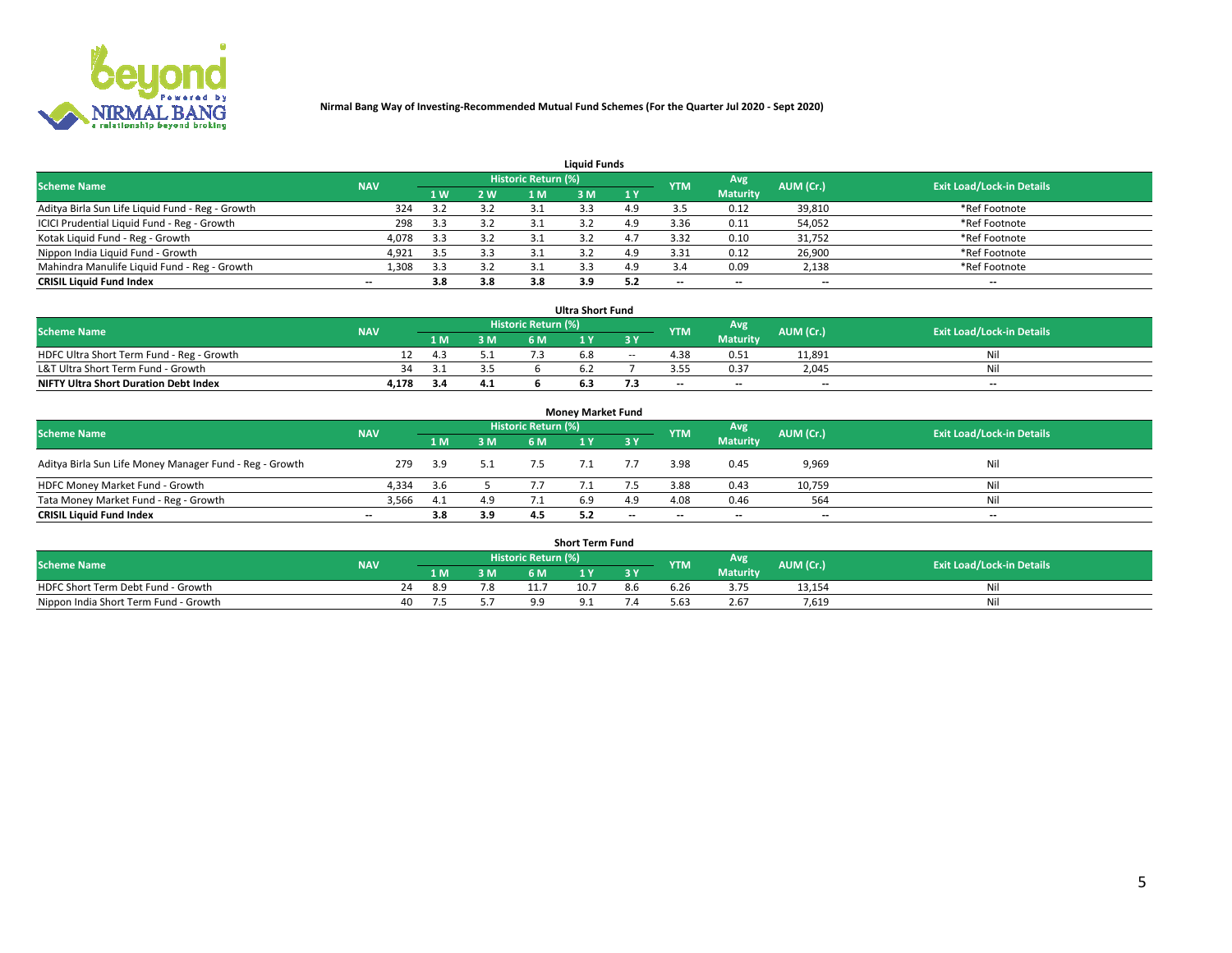

| <b>Low Duration Fund</b>                  |            |     |     |                     |  |  |            |                 |           |                                  |  |  |  |  |
|-------------------------------------------|------------|-----|-----|---------------------|--|--|------------|-----------------|-----------|----------------------------------|--|--|--|--|
| <b>Scheme Name</b>                        | <b>NAV</b> |     |     | Historic Return (%) |  |  | <b>YTM</b> | Avg             | AUM (Cr.) | <b>Exit Load/Lock-in Details</b> |  |  |  |  |
|                                           |            | LM. | 3 M |                     |  |  |            | <b>Maturity</b> |           |                                  |  |  |  |  |
| Axis Treasury Advantage Fund - Growth     | 2.349      |     |     |                     |  |  | 4.16       | 0.83            | 7,439     | Nil                              |  |  |  |  |
| Canara Robeco Savings Fund - Reg - Growth |            | 3 g |     |                     |  |  | 4.04       | 0.99            | 1,228     | Nil                              |  |  |  |  |
| IDFC Low Duration Fund - Reg - Growth     | 30         | 4.  |     |                     |  |  | 3.92       | 0.83            | 6,140     | Nil                              |  |  |  |  |

| <b>Banking &amp; PSU Bond Funds</b>                 |            |     |      |     |                     |      |     |            |                 |           |                                  |  |  |  |
|-----------------------------------------------------|------------|-----|------|-----|---------------------|------|-----|------------|-----------------|-----------|----------------------------------|--|--|--|
| <b>Scheme Name</b>                                  | <b>NAV</b> |     |      |     | Historic Return (%) |      |     | <b>YTM</b> | Avg             | AUM (Cr.) | <b>Exit Load/Lock-in Details</b> |  |  |  |
|                                                     |            |     | 1 M. | 3 M | 6 M                 |      |     |            | <b>Maturity</b> |           |                                  |  |  |  |
| HDFC Banking and PSU Debt Fund - Reg - Growth       |            |     | 8.0  |     | 10.7                | 10.2 | 8.2 | 6.09       | 3.62            | 8,173     | Ni                               |  |  |  |
| Kotak Banking and PSU Debt Fund - Reg - Growth      |            | 49. |      |     | 10.8                | 10.2 | 8.6 | 5.84       | 4.00            | 9,132     | Ni                               |  |  |  |
| Nippon India Banking & PSU Debt Fund - Reg - Growth |            | 16  | 8.7  | 4.9 | 11.6                | 10.6 |     |            | 3.69            | 5.410     | Ni                               |  |  |  |

| <b>Corporate Bond Funds</b>                         |            |      |     |                            |      |  |            |                 |           |                                                |  |  |  |  |
|-----------------------------------------------------|------------|------|-----|----------------------------|------|--|------------|-----------------|-----------|------------------------------------------------|--|--|--|--|
| <b>Scheme Name</b>                                  | <b>NAV</b> |      |     | <b>Historic Return (%)</b> |      |  | <b>YTM</b> | Avg             | AUM (Cr.) | <b>Exit Load/Lock-in Details</b>               |  |  |  |  |
|                                                     |            |      | 3 M | 6 M                        |      |  |            | <b>Maturity</b> |           |                                                |  |  |  |  |
| ICICI Prudential Corporate Bond Fund - Reg - Growth |            |      |     |                            | 10.3 |  | 5.41       | 4.03            | 16.162    | Nil                                            |  |  |  |  |
| L&T Triple Ace Bond Fund - Reg - Growth             | 56         | 10.2 | 2.6 |                            |      |  |            | 7.88            | 4,615     | If redeemed before 3 Month; Exit Load is 0.5%; |  |  |  |  |
| Kotak Corporate Bond Fund - Std - Growth            | 2,828      |      | 6.6 | 10.4                       |      |  |            | 2.25            | 6,586     | Nil                                            |  |  |  |  |

| <b>Credit Risk Fund</b>                           |            |    |      |     |                     |     |     |            |                 |           |                                                                       |  |  |  |
|---------------------------------------------------|------------|----|------|-----|---------------------|-----|-----|------------|-----------------|-----------|-----------------------------------------------------------------------|--|--|--|
| <b>Scheme Name</b>                                | <b>NAV</b> |    |      |     | Historic Return (%) |     |     | <b>YTM</b> | <b>Avg</b>      | AUM (Cr.) | <b>Exit Load/Lock-in Details</b>                                      |  |  |  |
|                                                   |            |    | 1 M  | 3 M | 6 M                 |     | 3 Y |            | <b>Maturity</b> |           |                                                                       |  |  |  |
| <b>ICICI Prudential Credit Risk Fund - Growth</b> |            | 23 | 12.6 |     | 9.1                 | 9.8 | 7.9 |            | 2.97            | 6,503     | If redeemed before 1 Year; Exit Load is 1%;                           |  |  |  |
| HDFC Credit Risk Debt Fund - Reg - Growth         |            |    | 11.9 |     | 8.5                 |     |     |            | 2.85            | 6,181     | If redeemed before 12 Month; Exit Load is 1%; If redeemed bet. 12     |  |  |  |
|                                                   |            |    |      |     |                     |     |     |            |                 |           | Month to 18 Month; Exit Load is 0.5%;                                 |  |  |  |
|                                                   |            |    |      |     |                     |     |     |            |                 |           | If redeemed before 12 Month; Exit Load is 3%; If redeemed bet. 12     |  |  |  |
| SBI Credit Risk Fund - Growth                     |            | 33 | 11.3 | 8.5 | 8.8                 | 8.3 |     | 8.09       | 2.72            |           | 3,765 Month to 24 Month; Exit Load is 1.5%; If redeemed bet. 24 Month |  |  |  |
|                                                   |            |    |      |     |                     |     |     |            |                 |           | to 36 Month; Exit Load is 0.75%;                                      |  |  |  |

| <b>Floater Fund</b>                      |            |    |     |    |                     |      |   |               |                 |           |                                  |  |
|------------------------------------------|------------|----|-----|----|---------------------|------|---|---------------|-----------------|-----------|----------------------------------|--|
| <b>Scheme Name</b>                       | <b>NAV</b> |    |     |    | Historic Return (%) |      |   | <b>YTM</b>    | Avg             | AUM (Cr.) | <b>Exit Load/Lock-in Details</b> |  |
|                                          |            |    | 1 M | ЗM | 5M                  | .    | . |               | <b>Maturity</b> |           |                                  |  |
| Nippon India Floating Rate Fund - Growth |            | 34 |     |    |                     | 10.5 |   | $0.4^{\circ}$ | 2.82            | 12,158    | NL                               |  |